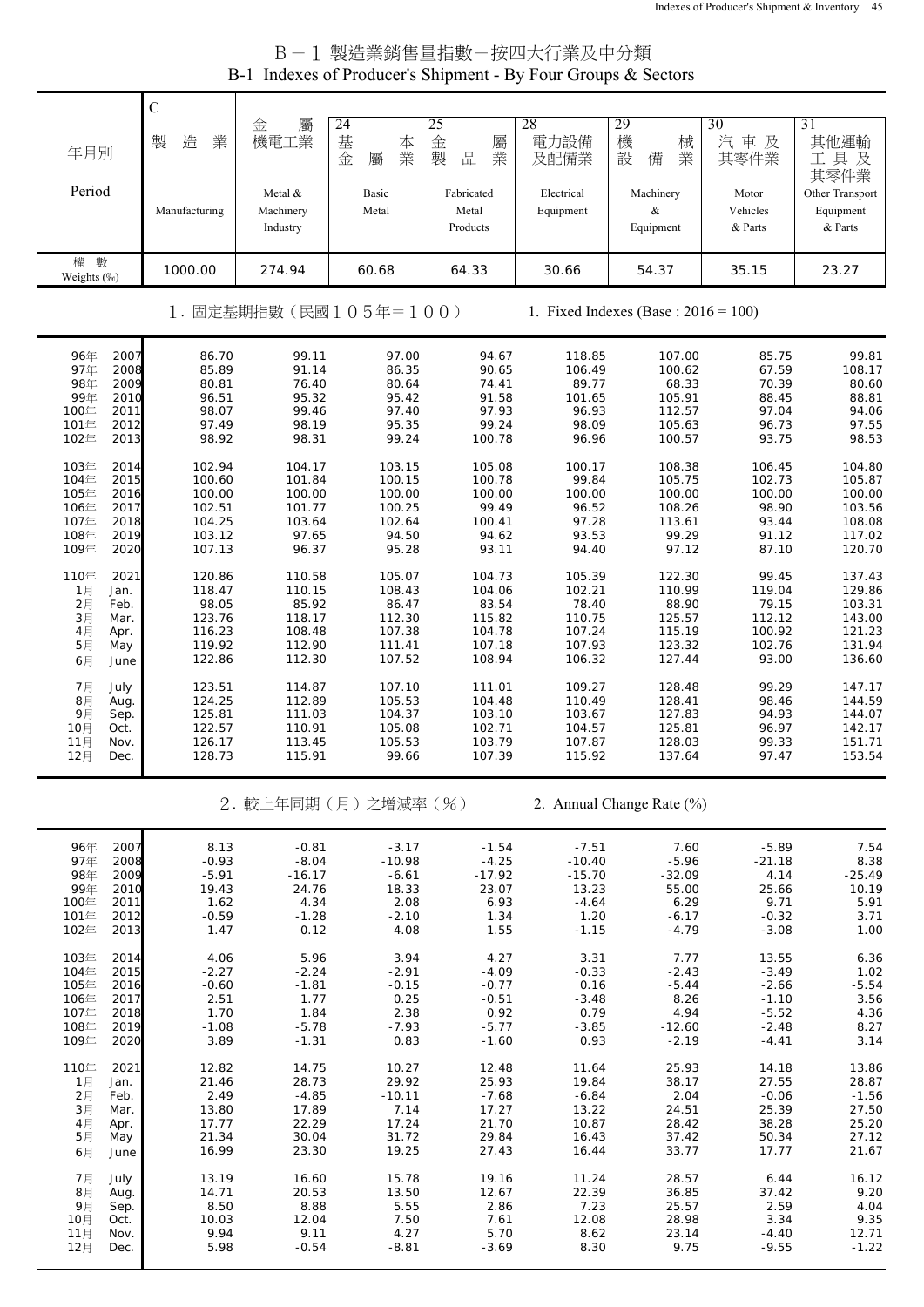B-1 製造業銷售量指數-按四大行業及中分類(續1)

| 年月別        | $\overline{34}$<br>產業用機械<br>設備維修及<br>裝<br>業<br>安<br>Repair & Installation<br>of Industrial<br>Machinery<br>& Equipment | 資<br>訊<br>電子工業<br>Information<br>& Electronic<br>Industry | 26<br>電<br>子<br>零組件業<br>Electronic<br>Parts &<br>Components | 27<br>電腦、電子<br>產品及光學<br>製<br>品<br>業<br>Computers,<br>Electronic<br>& Optical<br>Products | 學<br>化<br>業<br>工<br>Chemistry<br>Industry | 13<br>皮革、毛皮<br>及其製品業<br>Leather, Fur<br>& Related<br>Products | 15<br>紙漿、紙<br>及紙製品業<br>Pulp, Paper<br>& Paper<br>Products | 16<br>印刷及資料<br>儲存媒體<br>複製業<br>Printing &<br>Reproduction<br>of Recorded<br>Media |
|------------|------------------------------------------------------------------------------------------------------------------------|-----------------------------------------------------------|-------------------------------------------------------------|------------------------------------------------------------------------------------------|-------------------------------------------|---------------------------------------------------------------|-----------------------------------------------------------|----------------------------------------------------------------------------------|
| 權<br>數 (‰) | 6.47                                                                                                                   | 353.84                                                    | 292.08                                                      | 61.76                                                                                    | 256.78                                    | 1.30                                                          | 14.44                                                     | 5.94                                                                             |
|            |                                                                                                                        | 1.                                                        |                                                             | 固定基期指數(民國105年=100)                                                                       |                                           |                                                               |                                                           |                                                                                  |
| 96年        | 65.30                                                                                                                  | 65.48                                                     | 63.62                                                       | 76.75                                                                                    | 98.68                                     | 216.72                                                        | 103.24                                                    | 114.55                                                                           |
| 97年        | 61.04                                                                                                                  | 70.85                                                     | 69.93                                                       | 76.84                                                                                    | 94.23                                     | 195.63                                                        | 92.64                                                     | 115.94                                                                           |
| 98年        | 56.59                                                                                                                  | 68.04                                                     | 68.72                                                       | 64.84                                                                                    | 94.73                                     | 176.30                                                        | 92.37                                                     | 103.74                                                                           |
| 99年        | 69.29                                                                                                                  | 91.88                                                     | 90.91                                                       | 96.46                                                                                    | 101.11                                    | 192.32                                                        | 96.19                                                     | 113.64                                                                           |
| 100年       | 73.71                                                                                                                  | 98.64                                                     | 91.97                                                       | 130.12                                                                                   | 95.80                                     | 174.05                                                        | 95.85                                                     | 115.05                                                                           |
| 101年       | 71.22                                                                                                                  | 96.00                                                     | 93.60                                                       | 107.36                                                                                   | 98.07                                     | 158.73                                                        | 97.51                                                     | 108.56                                                                           |
| 102年       | 67.90                                                                                                                  | 98.05                                                     | 96.64                                                       | 104.68                                                                                   | 100.00                                    | 156.63                                                        | 97.87                                                     | 106.20                                                                           |
| 103年       | 73.74                                                                                                                  | 104.29                                                    | 104.27                                                      | 104.38                                                                                   | 100.49                                    | 154.49                                                        | 100.77                                                    | 104.31                                                                           |
| 104年       | 85.46                                                                                                                  | 100.34                                                    | 100.15                                                      | 101.24                                                                                   | 99.65                                     | 118.98                                                        | 98.55                                                     | 102.03                                                                           |
| 105年       | 100.00                                                                                                                 | 100.00                                                    | 100.00                                                      | 100.00                                                                                   | 100.00                                    | 100.00                                                        | 100.00                                                    | 100.00                                                                           |
| 106年       | 118.39                                                                                                                 | 104.61                                                    | 105.95                                                      | 98.26                                                                                    | 101.05                                    | 101.41                                                        | 100.22                                                    | 96.70                                                                            |
| 107年       | 130.90                                                                                                                 | 106.84                                                    | 108.22                                                      | 100.29                                                                                   | 102.45                                    | 89.25                                                         | 100.55                                                    | 94.13                                                                            |
| 108年       | 129.01                                                                                                                 | 109.61                                                    | 106.90                                                      | 122.37                                                                                   | 100.37                                    | 86.59                                                         | 100.65                                                    | 85.48                                                                            |
| 109年       | 104.57                                                                                                                 | 125.38                                                    | 123.26                                                      | 135.40                                                                                   | 95.96                                     | 66.32                                                         | 100.88                                                    | 83.11                                                                            |
| 110年       | 110.50                                                                                                                 | 146.06                                                    | 145.11                                                      | 150.52                                                                                   | 102.50                                    | 68.81                                                         | 104.00                                                    | 85.89                                                                            |
| 1月         | 98.12                                                                                                                  | 138.43                                                    | 138.18                                                      | 139.59                                                                                   | 102.20                                    | 64.04                                                         | 104.73                                                    | 91.18                                                                            |
| 2月         | 89.31                                                                                                                  | 118.42                                                    | 120.28                                                      | 109.59                                                                                   | 88.20                                     | 44.76                                                         | 87.82                                                     | 62.58                                                                            |
| 3月         | 113.13                                                                                                                 | 143.06                                                    | 142.67                                                      | 144.91                                                                                   | 107.31                                    | 76.85                                                         | 114.40                                                    | 85.07                                                                            |
| 4月         | 100.32                                                                                                                 | 135.45                                                    | 135.25                                                      | 136.41                                                                                   | 102.38                                    | 74.64                                                         | 105.00                                                    | 87.77                                                                            |
| 5月         | 106.44                                                                                                                 | 139.28                                                    | 137.75                                                      | 146.50                                                                                   | 105.58                                    | 74.92                                                         | 107.26                                                    | 80.05                                                                            |
| 6月         | 109.14                                                                                                                 | 152.06                                                    | 151.82                                                      | 153.16                                                                                   | 101.44                                    | 67.79                                                         | 105.20                                                    | 78.82                                                                            |
| 7月         | 106.94                                                                                                                 | 146.70                                                    | 145.22                                                      | 153.68                                                                                   | 106.36                                    | 69.61                                                         | 105.21                                                    | 85.72                                                                            |
| 8月         | 110.74                                                                                                                 | 152.42                                                    | 151.82                                                      | 155.23                                                                                   | 103.74                                    | 66.94                                                         | 102.08                                                    | 79.66                                                                            |
| 9月         | 114.63                                                                                                                 | 160.12                                                    | 159.23                                                      | 164.33                                                                                   | 101.85                                    | 66.10                                                         | 98.13                                                     | 77.07                                                                            |
| 10月        | 115.30                                                                                                                 | 150.53                                                    | 149.20                                                      | 156.81                                                                                   | 102.15                                    | 71.32                                                         | 100.47                                                    | 94.10                                                                            |
| 11月        | 126.66                                                                                                                 | 157.55                                                    | 154.63                                                      | 171.33                                                                                   | 102.13                                    | 72.45                                                         | 108.58                                                    | 98.06                                                                            |
| 12月        | 135.25                                                                                                                 | 158.71                                                    | 155.32                                                      | 174.73                                                                                   | 106.65                                    | 76.29                                                         | 109.06                                                    | 110.55                                                                           |
|            |                                                                                                                        |                                                           | 2.                                                          | 較上年同期(月)之增減率(%)                                                                          |                                           |                                                               |                                                           |                                                                                  |
| 96年        | 11.41                                                                                                                  | 19.97                                                     | 26.33                                                       | $-2.96$                                                                                  | 7.11                                      | $-11.98$                                                      | 3.34                                                      | 0.42                                                                             |
| 97年        | $-6.52$                                                                                                                | 8.20                                                      | 9.92                                                        | 0.12                                                                                     | $-4.51$                                   | $-9.73$                                                       | $-10.27$                                                  | 1.21                                                                             |
| 98年        | $-7.29$                                                                                                                | $-3.97$                                                   | $-1.73$                                                     | $-15.62$                                                                                 | 0.53                                      | $-9.88$                                                       | $-0.29$                                                   | $-10.52$                                                                         |
| 99年        | 22.44                                                                                                                  | 35.04                                                     | 32.29                                                       | 48.77                                                                                    | 6.73                                      | 9.09                                                          | 4.14                                                      | 9.54                                                                             |
| 100年       | 6.38                                                                                                                   | 7.36                                                      | 1.17                                                        | 34.90                                                                                    | $-5.25$                                   | $-9.50$                                                       | $-0.35$                                                   | 1.24                                                                             |
| 101年       | $-3.38$                                                                                                                | $-2.68$                                                   | 1.77                                                        | $-17.49$                                                                                 | 2.37                                      | $-8.80$                                                       | 1.73                                                      | $-5.64$                                                                          |
| 102年       | $-4.66$                                                                                                                | 2.14                                                      | 3.25                                                        | $-2.50$                                                                                  | 1.97                                      | $-1.32$                                                       | 0.37                                                      | $-2.17$                                                                          |
| 103年       | 8.60                                                                                                                   | 6.36                                                      | 7.90                                                        | $-0.29$                                                                                  | 0.49                                      | $-1.37$                                                       | 2.96                                                      | $-1.78$                                                                          |
| 104年       | 15.89                                                                                                                  | $-3.79$                                                   | $-3.95$                                                     | $-3.01$                                                                                  | $-0.84$                                   | $-22.99$                                                      | $-2.20$                                                   | $-2.19$                                                                          |
| 105年       | 17.01                                                                                                                  | $-0.34$                                                   | $-0.15$                                                     | $-1.22$                                                                                  | 0.35                                      | $-15.95$                                                      | 1.47                                                      | $-1.99$                                                                          |
| 106年       | 18.39                                                                                                                  | 4.61                                                      | 5.95                                                        | $-1.74$                                                                                  | 1.05                                      | 1.41                                                          | 0.22                                                      | $-3.30$                                                                          |
| 107年       | 10.57                                                                                                                  | 2.13                                                      | 2.14                                                        | 2.07                                                                                     | 1.39                                      | $-11.99$                                                      | 0.33                                                      | $-2.66$                                                                          |
| 108年       | $-1.44$                                                                                                                | 2.59                                                      | $-1.22$                                                     | 22.02                                                                                    | $-2.03$                                   | $-2.98$                                                       | 0.10                                                      | $-9.19$                                                                          |
| 109年       | $-18.94$                                                                                                               | 14.39                                                     | 15.30                                                       | 10.65                                                                                    | $-4.39$                                   | $-23.41$                                                      | 0.23                                                      | $-2.77$                                                                          |
| 110年       | 5.67                                                                                                                   | 16.49                                                     | 17.73                                                       | 11.17                                                                                    | 6.82                                      | 3.75                                                          | 3.09                                                      | 3.34                                                                             |
| 1月         | 17.81                                                                                                                  | 26.83                                                     | 26.77                                                       | 27.10                                                                                    | 7.56                                      | $-7.16$                                                       | 12.52                                                     | 20.91                                                                            |
| 2月         | $-7.38$                                                                                                                | 14.99                                                     | 17.19                                                       | 4.80                                                                                     | $-5.37$                                   | $-40.87$                                                      | $-11.91$                                                  | $-13.12$                                                                         |
| 3月         | 20.08                                                                                                                  | 16.54                                                     | 17.43                                                       | 12.53                                                                                    | 7.13                                      | $-13.38$                                                      | 4.54                                                      | 5.26                                                                             |
| 4月         | 2.77                                                                                                                   | 18.82                                                     | 19.90                                                       | 13.96                                                                                    | 12.53                                     | 23.49                                                         | 4.91                                                      | 10.83                                                                            |
| 5月         | $-22.47$                                                                                                               | 19.75                                                     | 21.37                                                       | 13.02                                                                                    | 16.64                                     | 29.75                                                         | 19.51                                                     | 10.52                                                                            |
| 6月         | 0.77                                                                                                                   | 19.36                                                     | 21.29                                                       | 11.04                                                                                    | 9.19                                      | 13.00                                                         | 10.88                                                     | 10.19                                                                            |
| 7月         | $-14.16$                                                                                                               | 14.95                                                     | 18.18                                                       | 2.45                                                                                     | 9.97                                      | 24.30                                                         | 0.90                                                      | $-3.05$                                                                          |
| 8月         | 6.49                                                                                                                   | 14.77                                                     | 15.62                                                       | 11.01                                                                                    | 12.76                                     | 18.46                                                         | 2.64                                                      | $-6.74$                                                                          |
| 9月         | 20.99                                                                                                                  | 12.75                                                     | 14.96                                                       | 3.65                                                                                     | 4.39                                      | $-8.89$                                                       | $-6.65$                                                   | $-9.76$                                                                          |
| 10月        | 13.62                                                                                                                  | 12.08                                                     | 12.69                                                       | 9.39                                                                                     | 5.75                                      | 9.79                                                          | 0.11                                                      | 6.71                                                                             |
| 11月        | 26.67                                                                                                                  | 15.03                                                     | 14.47                                                       | 17.47                                                                                    | 2.52                                      | 10.56                                                         | 4.45                                                      | 4.30                                                                             |

12月 19.81 14.81 15.64 11.43 0.42 11.05 -1.34 5.78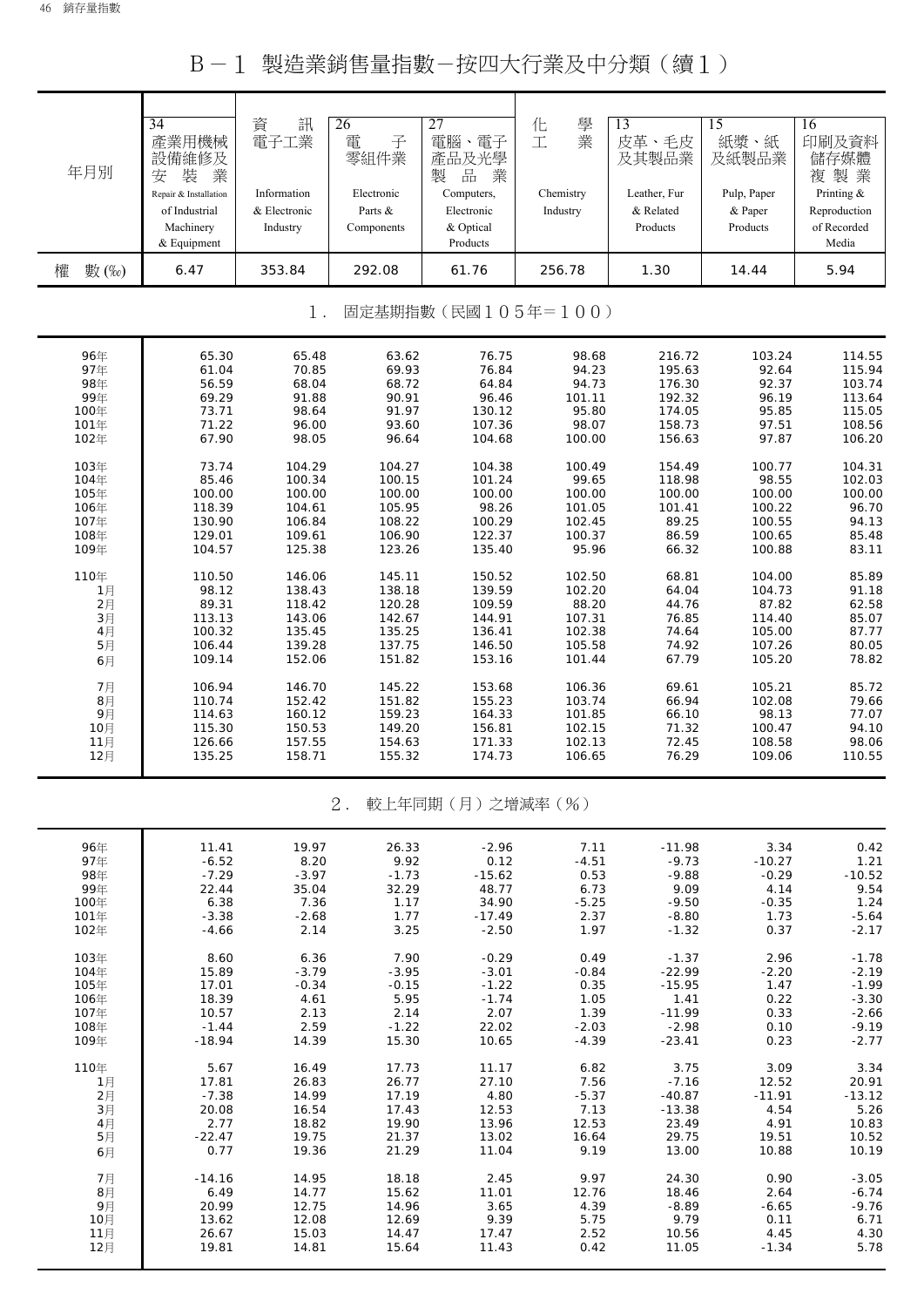| 17<br>石油及煤<br>製品業<br>Petroleum<br>& Coal<br>Products | 18<br>化學原材料肥料<br>氮化合物塑橡膠<br>原料及人纖業<br>Chemical, Fertilizers,<br>Nitrogen Compounds,<br>Plastic & Rubber,<br>Man-made Fibres | 19<br>其他化學<br>製品業<br>Other<br>Chemical<br>Products | 20<br>藥品及醫用<br>化學製品業<br>Pharmaceuticals<br>& Medicinal<br><b>Chemical Products</b> | 21<br>橡<br>膠<br>業<br>$\frac{\Box}{\Box \Box}$<br>製<br>Rubber<br>Products | 22<br>塑<br>膠<br>業<br>製<br>品<br>Plastic<br>Products | 生業<br>民<br>工<br>Food, Textiles<br>&<br>Other Industry | 08<br>品<br>食<br>及<br>品<br>業<br>飼<br>Food & Prepared<br>Animal Feeds | Period      |  |
|------------------------------------------------------|-----------------------------------------------------------------------------------------------------------------------------|----------------------------------------------------|------------------------------------------------------------------------------------|--------------------------------------------------------------------------|----------------------------------------------------|-------------------------------------------------------|---------------------------------------------------------------------|-------------|--|
| 59.42                                                | 112.64                                                                                                                      | 23.46                                              | 6.35                                                                               | 8.33                                                                     | 24.93                                              | 114.43                                                | 42.18                                                               | Weights (%) |  |
|                                                      | 1. Fixed Indexes (Base : $2016 = 100$ )                                                                                     |                                                    |                                                                                    |                                                                          |                                                    |                                                       |                                                                     |             |  |
| 102.05                                               | 94.66                                                                                                                       | 80.70                                              | 74.87                                                                              | 104.38                                                                   | 108.21                                             | 101.77                                                | 88.41                                                               | 2007        |  |
| 99.46                                                | 89.56                                                                                                                       | 78.52                                              | 78.39                                                                              | 102.96                                                                   | 99.57                                              | 95.46                                                 | 86.37                                                               | 2008        |  |
| 101.16                                               | 94.32                                                                                                                       | 73.99                                              | 83.81                                                                              | 87.11                                                                    | 85.55                                              | 90.45                                                 | 87.32                                                               | 2009        |  |
| 98.92                                                | 103.46                                                                                                                      | 88.18                                              | 89.73                                                                              | 110.77                                                                   | 99.22                                              | 99.42                                                 | 91.82                                                               | 2010        |  |
| 91.26                                                | 96.86                                                                                                                       | 88.32                                              | 84.79                                                                              | 112.41                                                                   | 99.92                                              | 97.99                                                 | 93.10                                                               | 2011        |  |
| 96.88                                                | 98.43                                                                                                                       | 89.66                                              | 86.98                                                                              | 105.53                                                                   | 99.29                                              | 97.30                                                 | 93.77                                                               | 2012        |  |
| 99.83                                                | 99.57                                                                                                                       | 96.05                                              | 89.87                                                                              | 104.15                                                                   | 100.36                                             | 98.83                                                 | 94.53                                                               | 2013        |  |
| 97.95                                                | 100.40                                                                                                                      | 99.32                                              | 88.39                                                                              | 106.44                                                                   | 105.30                                             | 101.32                                                | 95.06                                                               | 2014        |  |
| 97.99                                                | 99.75                                                                                                                       | 100.00                                             | 91.24                                                                              | 106.44                                                                   | 101.72                                             | 100.53                                                | 95.90                                                               | 2015        |  |
| 100.00                                               | 100.00                                                                                                                      | 100.00                                             | 100.00                                                                             | 100.00                                                                   | 100.00                                             | 100.00                                                | 100.00                                                              | 2016        |  |
| 97.75                                                | 101.98                                                                                                                      | 105.65                                             | 98.60                                                                              | 102.21                                                                   | 102.10                                             | 101.04                                                | 99.70                                                               | 2017        |  |
| 98.19                                                | 103.74                                                                                                                      | 110.22                                             | 100.59                                                                             | 100.97                                                                   | 104.17                                             | 101.75                                                | 101.43                                                              | 2018        |  |
| 96.12                                                | 100.86                                                                                                                      | 109.43                                             | 107.00                                                                             | 101.47                                                                   | 101.79                                             | 102.36                                                | 105.17                                                              | 2019        |  |
| 79.65                                                | 100.55                                                                                                                      | 103.76                                             | 114.09                                                                             | 100.48                                                                   | 102.34                                             | 101.56                                                | 106.81                                                              | 2020        |  |
| 83.68                                                | 108.88                                                                                                                      | 111.50                                             | 115.62                                                                             | 108.81                                                                   | 109.44                                             | 108.79                                                | 108.01                                                              | 2021        |  |
| 78.23                                                | 110.09                                                                                                                      | 115.28                                             | 120.64                                                                             | 107.35                                                                   | 108.13                                             | 113.16                                                | 116.72                                                              | Jan.        |  |
| 74.99                                                | 97.23                                                                                                                       | 93.80                                              | 86.63                                                                              | 80.65                                                                    | 85.09                                              | 86.25                                                 | 90.09                                                               | Feb.        |  |
| 77.15                                                | 116.22                                                                                                                      | 122.25                                             | 110.58                                                                             | 123.21                                                                   | 121.56                                             | 114.35                                                | 108.60                                                              | Mar.        |  |
| 81.96                                                | 110.32                                                                                                                      | 110.90                                             | 101.68                                                                             | 107.22                                                                   | 109.15                                             | 106.47                                                | 104.32                                                              | Apr.        |  |
| 92.69                                                | 110.16                                                                                                                      | 112.88                                             | 112.39                                                                             | 113.74                                                                   | 110.98                                             | 109.07                                                | 106.90                                                              | May         |  |
| 78.70                                                | 107.73                                                                                                                      | 114.14                                             | 111.08                                                                             | 109.73                                                                   | 114.97                                             | 105.98                                                | 104.09                                                              | June        |  |
| 94.62                                                | 110.23                                                                                                                      | 114.96                                             | 101.03                                                                             | 114.55                                                                   | 114.89                                             | 111.02                                                | 110.81                                                              | July        |  |
| 84.82                                                | 110.71                                                                                                                      | 111.60                                             | 124.15                                                                             | 108.13                                                                   | 111.87                                             | 110.45                                                | 112.21                                                              | Aug.        |  |
| 87.72                                                | 106.60                                                                                                                      | 109.55                                             | 129.56                                                                             | 110.02                                                                   | 106.90                                             | 108.93                                                | 106.42                                                              | Sep.        |  |
| 80.94                                                | 109.61                                                                                                                      | 109.72                                             | 125.38                                                                             | 106.89                                                                   | 108.87                                             | 109.90                                                | 107.44                                                              | Oct.        |  |
| 76.37                                                | 109.27                                                                                                                      | 110.28                                             | 138.85                                                                             | 108.96                                                                   | 110.71                                             | 113.61                                                | 111.29                                                              | Nov.        |  |
| 95.91                                                | 108.42                                                                                                                      | 112.68                                             | 125.49                                                                             | 115.28                                                                   | 110.18                                             | 116.28                                                | 117.20                                                              | Dec.        |  |
|                                                      |                                                                                                                             |                                                    |                                                                                    | 2. Annual Change Rate (%)                                                |                                                    |                                                       |                                                                     |             |  |
| 3.89                                                 | 13.51                                                                                                                       | 1.77                                               | 0.05                                                                               | 6.08                                                                     | $-0.01$                                            | $-1.57$                                               | $-0.66$                                                             | 2007        |  |
| $-2.54$                                              | $-5.39$                                                                                                                     | $-2.70$                                            | 4.70                                                                               | $-1.36$                                                                  | $-7.98$                                            | $-6.20$                                               | $-2.31$                                                             | 2008        |  |
| 1.71                                                 | 5.31                                                                                                                        | $-5.77$                                            | 6.91                                                                               | $-15.39$                                                                 | $-14.08$                                           | $-5.25$                                               | 1.10                                                                | 2009        |  |
| $-2.21$                                              | 9.69                                                                                                                        | 19.18                                              | 7.06                                                                               | 27.16                                                                    | 15.98                                              | 9.92                                                  | 5.15                                                                | 2010        |  |
| $-7.74$                                              | $-6.38$                                                                                                                     | 0.16                                               | $-5.51$                                                                            | 1.48                                                                     | 0.71                                               | $-1.44$                                               | 1.39                                                                | 2011        |  |
| 6.16                                                 | 1.62                                                                                                                        | 1.52                                               | 2.58                                                                               | $-6.12$                                                                  | $-0.63$                                            | $-0.70$                                               | 0.72                                                                | 2012        |  |
| 3.05                                                 | 1.16                                                                                                                        | 7.13                                               | 3.32                                                                               | $-1.31$                                                                  | 1.08                                               | 1.57                                                  | 0.81                                                                | 2013        |  |
| $-1.88$                                              | 0.83                                                                                                                        | 3.40                                               | $-1.65$                                                                            | 2.20                                                                     | 4.92                                               | 2.52                                                  | 0.56                                                                | 2014        |  |
| 0.04                                                 | $-0.65$                                                                                                                     | 0.68                                               | 3.22                                                                               | 0.00                                                                     | $-3.40$                                            | $-0.78$                                               | 0.88                                                                | 2015        |  |
| 2.05                                                 | 0.25                                                                                                                        | 0.00                                               | 9.60                                                                               | $-6.05$                                                                  | $-1.69$                                            | $-0.53$                                               | 4.28                                                                | 2016        |  |
| $-2.25$                                              | 1.98                                                                                                                        | 5.65                                               | $-1.40$                                                                            | 2.21                                                                     | 2.10                                               | 1.04                                                  | $-0.30$                                                             | 2017        |  |
| 0.45                                                 | 1.73                                                                                                                        | 4.33                                               | 2.02                                                                               | $-1.21$                                                                  | 2.03                                               | 0.70                                                  | 1.74                                                                | 2018        |  |
| $-2.11$                                              | $-2.78$                                                                                                                     | $-0.72$                                            | 6.37                                                                               | 0.50                                                                     | $-2.28$                                            | 0.60                                                  | 3.69                                                                | 2019        |  |
| $-17.13$                                             | $-0.31$                                                                                                                     | $-5.18$                                            | 6.63                                                                               | $-0.98$                                                                  | 0.54                                               | $-0.78$                                               | 1.56                                                                | 2020        |  |
| 5.06                                                 | 8.28                                                                                                                        | 7.46                                               | 1.34                                                                               | 8.29                                                                     | 6.94                                               | 7.12                                                  | 1.12                                                                | 2021        |  |
| $-17.24$                                             | 12.45                                                                                                                       | 18.99                                              | 10.45                                                                              | 23.59                                                                    | 23.37                                              | 17.84                                                 | 5.18                                                                | Jan.        |  |
| $-11.61$                                             | 2.97                                                                                                                        | $-8.84$                                            | $-19.19$                                                                           | $-16.66$                                                                 | $-11.30$                                           | $-5.71$                                               | $-5.56$                                                             | Feb.        |  |
| $-11.09$                                             | 16.25                                                                                                                       | 5.87                                               | $-8.84$                                                                            | 12.01                                                                    | 10.73                                              | 8.83                                                  | $-1.34$                                                             | Mar.        |  |
| 8.67                                                 | 16.36                                                                                                                       | 9.21                                               | $-9.51$                                                                            | 31.40                                                                    | 11.78                                              | 14.97                                                 | 1.95                                                                | Apr.        |  |
| 11.10                                                | 17.17                                                                                                                       | 22.48                                              | 2.02                                                                               | 38.50                                                                    | 17.64                                              | 18.23                                                 | 5.23                                                                | May         |  |
| $-2.53$                                              | 9.27                                                                                                                        | 19.63                                              | 4.01                                                                               | 23.79                                                                    | 18.14                                              | 9.81                                                  | 0.59                                                                | June        |  |
| 26.97                                                | 6.82                                                                                                                        | 11.99                                              | $-12.25$                                                                           | 10.46                                                                    | 6.81                                               | 5.55                                                  | $-1.08$                                                             | July        |  |
| 16.16                                                | 15.72                                                                                                                       | 11.70                                              | 14.40                                                                              | 3.80                                                                     | 7.54                                               | 5.76                                                  | $-1.50$                                                             | Aug.        |  |
| 19.15                                                | 4.66                                                                                                                        | 0.27                                               | 7.39                                                                               | $-4.10$                                                                  | $-4.99$                                            | $-1.09$                                               | $-3.33$                                                             | Sep.        |  |
| 18.61                                                | 2.67                                                                                                                        | 2.36                                               | 7.91                                                                               | 1.39                                                                     | 6.88                                               | 6.19                                                  | 3.93                                                                | Oct.        |  |
| $-2.87$                                              | 2.91                                                                                                                        | 2.98                                               | 19.79                                                                              | $-1.04$                                                                  | 4.48                                               | 7.23                                                  | 7.14                                                                | Nov.        |  |
| 16.88                                                | $-4.29$                                                                                                                     | $-1.71$                                            | $-0.07$                                                                            | $-5.21$                                                                  | $-2.93$                                            | 0.54                                                  | 2.31                                                                | Dec.        |  |

B-1 Indexes of Producer's Shipment - By Four Groups & Sectors (Cont. 1)